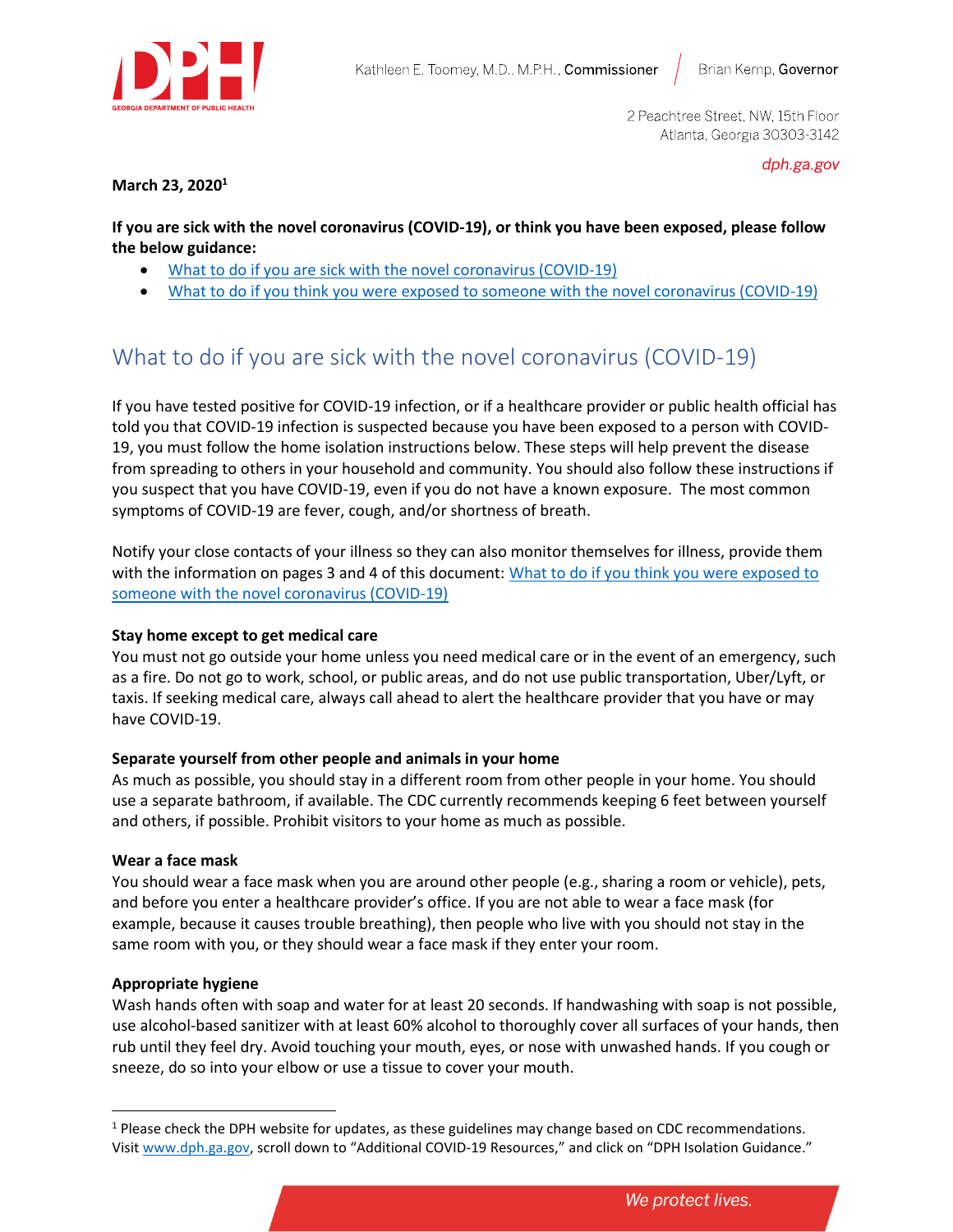#### **Avoid sharing household items**

You should not share dishes, drinking glasses, cups, eating utensils, towels, bedding, or other items with other people in your home. After using these items, you should wash them thoroughly with soap and water.

#### **Clean "high-touch" surfaces frequently**

Use a household cleaning spray or wipe, according to the label instructions. Labels contain instructions for safe and effective use of the cleaning product including precautions you should take when applying the product, such as wearing gloves and making sure you have good ventilation during use of the product.

#### **Monitor your symptoms**

If you develop worsening symptoms (i.e., difficulty breathing) you should seek prompt medical attention. Be sure to call your healthcare provider before seeking care and tell them that you have been diagnosed with COVID-19. Wear a facemask before entering the healthcare facility to protect other patients and staff from being exposed.

# **If you have a medical emergency, call 911. Notify emergency services that you have COVID-19 infection. Put on a facemask if possible before emergency services arrive.**

#### **Discontinuing home isolation**

You must remain under home isolation precautions until:

- You have had no fever for at least 72 hours (that is three full days of no fever without the use medicine that reduces fevers)
	- AND
- other symptoms have improved (for example, when your cough or shortness of breath have improved)
	- AND
- at least 7 days have passed since your symptoms first appeared

**CDC guidance:** <https://www.cdc.gov/coronavirus/2019-ncov/hcp/guidance-prevent-spread.html> **Contact information for the Georgia Department of Public Health (DPH): 1-866-PUB-HLTH (782-4584)**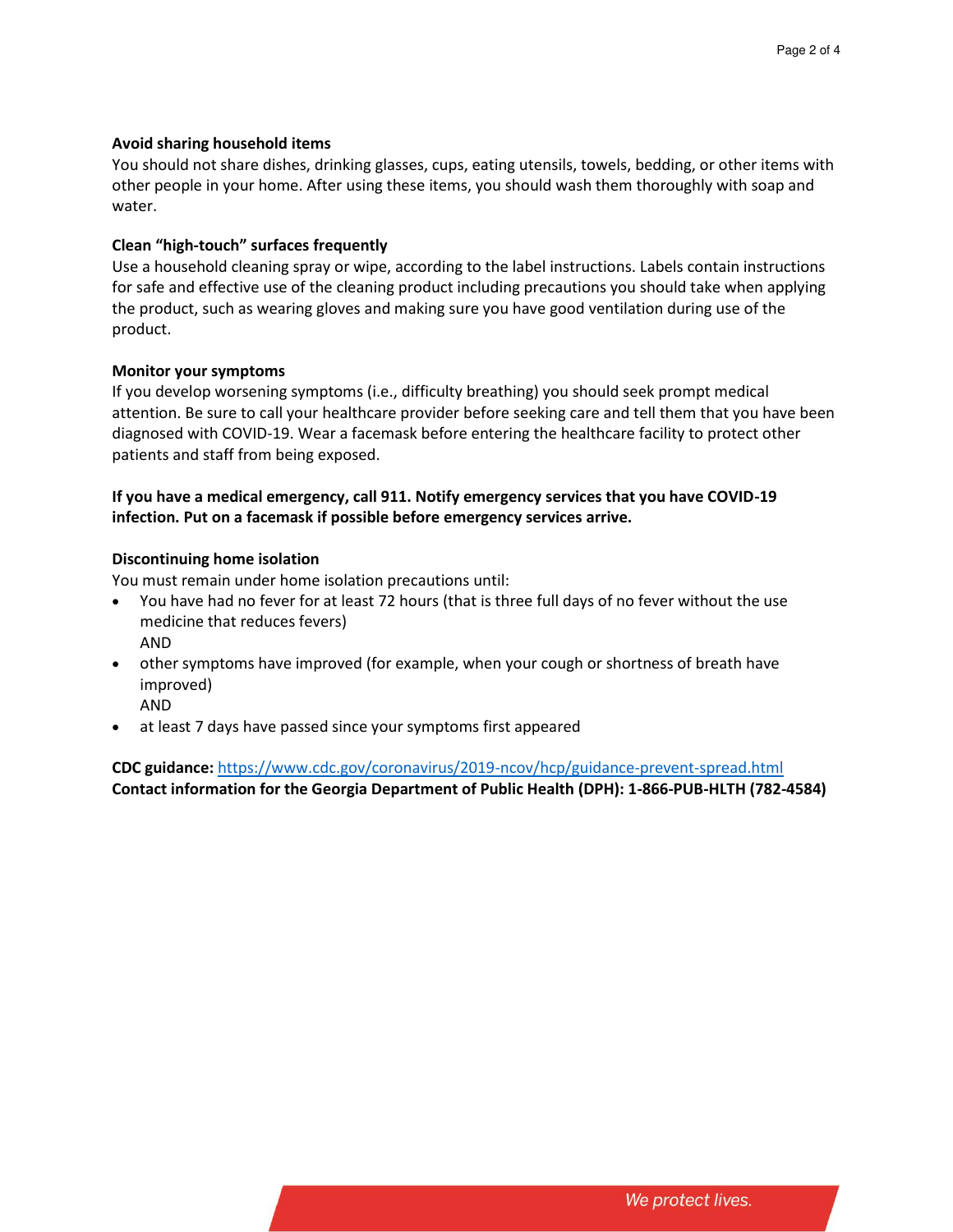# <span id="page-2-0"></span>What to do if you think you were exposed to someone with the novel coronavirus (COVID-19)

If you think you have been exposed to someone who was sick with COVID-19, follow the steps below to monitor your health, and avoid spreading the disease to others if you get sick. All people who get sick with fever, cough or shortness of breath (even if your symptoms are very mild*), should stay at home and away from other people for 72 hours after fever is gone and other symptoms have improved.* Specific guidance for close contacts of COVID-19 cases can be found below.

# **What is coronavirus disease (COVID-19)?**

COVID-19 is a respiratory disease caused by a new virus called SARS-CoV-2. The most common symptoms of the disease are fever, cough, and shortness of breath. Most people with COVID-19 will have mild disease but some people will get sicker and may need to be hospitalized.

# **How do I know if I was exposed?**

You generally need to be in close contact with a sick person to get infected. Close contact includes:

- Living in the same household as a sick person with COVID-19;
- Caring for a sick person with COVID-19;
- Being within 6 feet of a sick person with COVID-19 for about 10 minutes; OR,
- Being in direct contact with secretions from a sick person with COVID-19 (e.g., being coughed on, kissing, sharing utensils, etc.).

If you are not aware that you had close contact with a sick person with COVID-19, you are at lower risk for infection. However, the COVID-19 virus is circulating in Georgia and you should take steps to protect yourself. Wash hands often with soap and water, use hand sanitizer, and avoid touching your eyes, nose and mouth with unwashed hands. Disinfect frequently touched surfaces in your home daily. Maintain distance from others especially those who are sick.

# **What should I do if I am a close contact to someone with COVID-19 but am not sick?**

You should monitor your health for fever, cough and shortness of breath during the 14 days after the last day you were in close contact with the sick person with COVID-19. *You should not go to work or school and should avoid public places for 14 days.*

# **What should I do if I am a close contact to someone with COVID-19 and get sick?**

If you get sick with fever, cough or shortness of breath (even if your symptoms are very mild*)*, you should stay at home and away from other people until.

- You have had no fever for at least 72 hours (that is three full days of no fever without the use medicine that reduces fevers) AND
- other symptoms have improved (for example, when your cough or shortness of breath have improved)
	- AND
- at least 7 days have passed since your symptoms first appeared

In addition:

- Notify your close contacts of your illness so they can also monitor themselves for illness, provide them a copy of this document.
- If you are age 60 years or over, pregnant, or have medical conditions, you may be at increased risk of serious infection and should notify your physician's office that you were exposed to COVID-19. Call ahead to discuss, do not just go to the office. They may want to monitor your